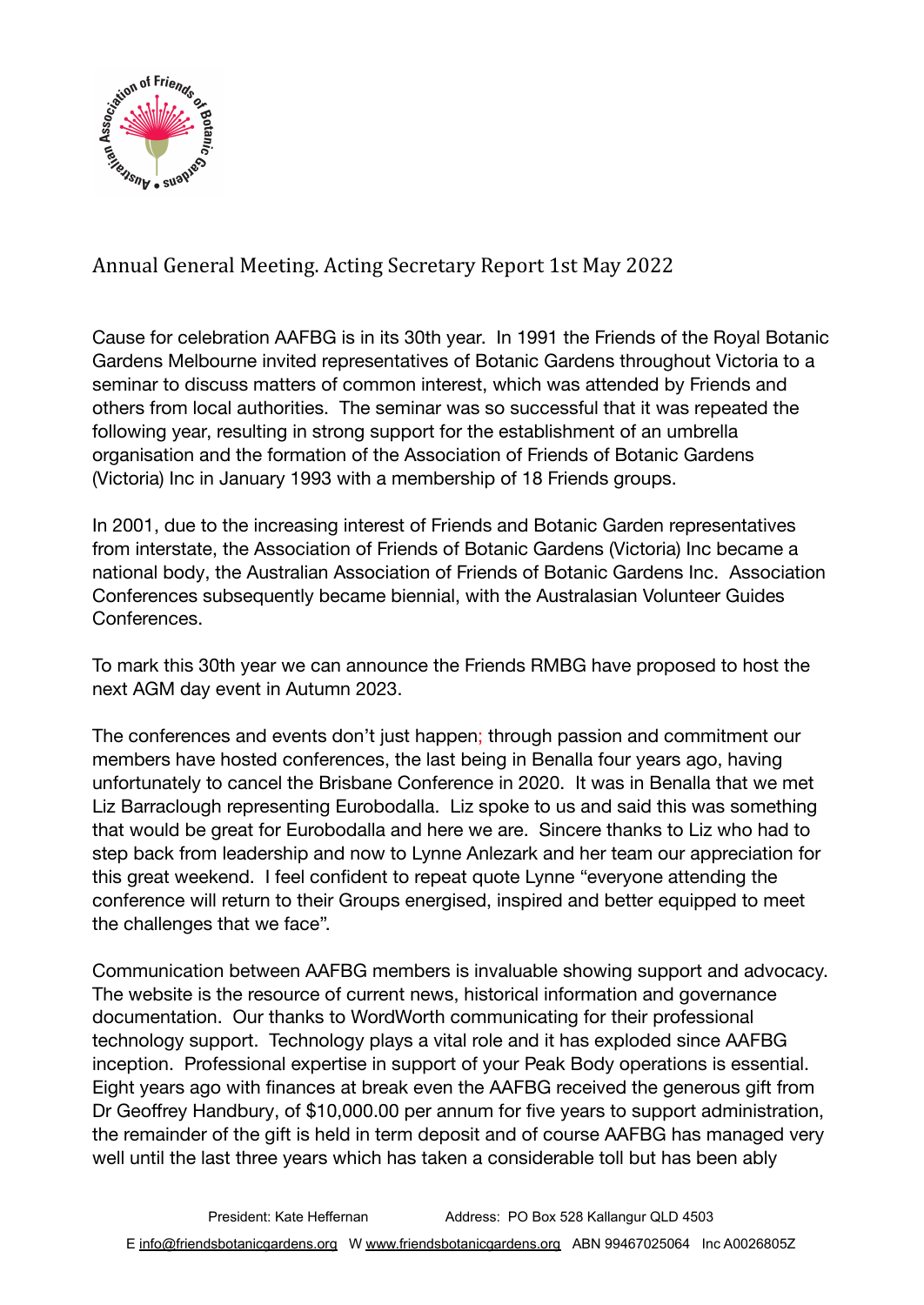supported with the success of the recently held three very successful AAFBG Botanical Tours.

The AAFBG states in its Structure and Rules the requirement for Administrative Assistance. A contracted Administration Officer responsible to the COM Executive manages the general operations and communication with members. (Part 5. 47 (2) The Secretary acts in association with the Administration Officer.)

My appreciation and best wishes to Chantal De Vere for her assistance over the past two years.

The support of all AAFBG committee members and Magazine Editor Anne Rawson, is greatly appreciated. It was a great pleasure to welcome Kate Heffernan back during the year and our sincere thanks for her Presidency.

Reminders to Members, to reference the valuable Information Kit available with updates, on the website . It is essential guidance for members and for newly forming groups to download and print hard copies to have in your offices.

Also your AAFBG committee highly recommends its Members identify affiliation with its own Peak Body by adding AAFBG logo and web details to publications thus adding strength to their endeavours.

The title of this conference "Thriving together, Resilience and Renewal in a changing world" has never been more appropriate, with many of AAFBG members encountering obstacles of many varieties over the past three years and of course your Peak Body committee is not exempt. At this AGM it is proposed that the new incumbent committee investigate a fresh pathway to the future and we look to everyone for guidance, the outcomes from this conference weekend will be very poignant within the decision making process.

The Legislation re Associations doesn't mandate the structure of the governing body so "an Association can determine the structure it wants" [needs]. This National Peak Body of passionate representatives are extremely busy in their own roles. The Peak Body plays a vital role in connection and advocacy. It meets four times a year by Zoom including face to face at the AGM, holds conferences and facilitates communication, so at this AGM your committee will seek your approval to investigate future Governance possibilities.

Promotion through the bi annual Eucalypt Magazine broadcasting Members achievements and stories along with regular three weekly E-ucalypt News keeps us up to date with your events and happenings, your input is greatly appreciated and we ask you to please pass on to secretaries and send to all your Members.

Meeting passionate people and being inspired by achievements in other parts on the Botanical Tours to both Singapore and Tasmania has been a great source of pleasure and will be repeated in new locations. AAFBG Merchandise, Tea towels and post cards are now available to share.